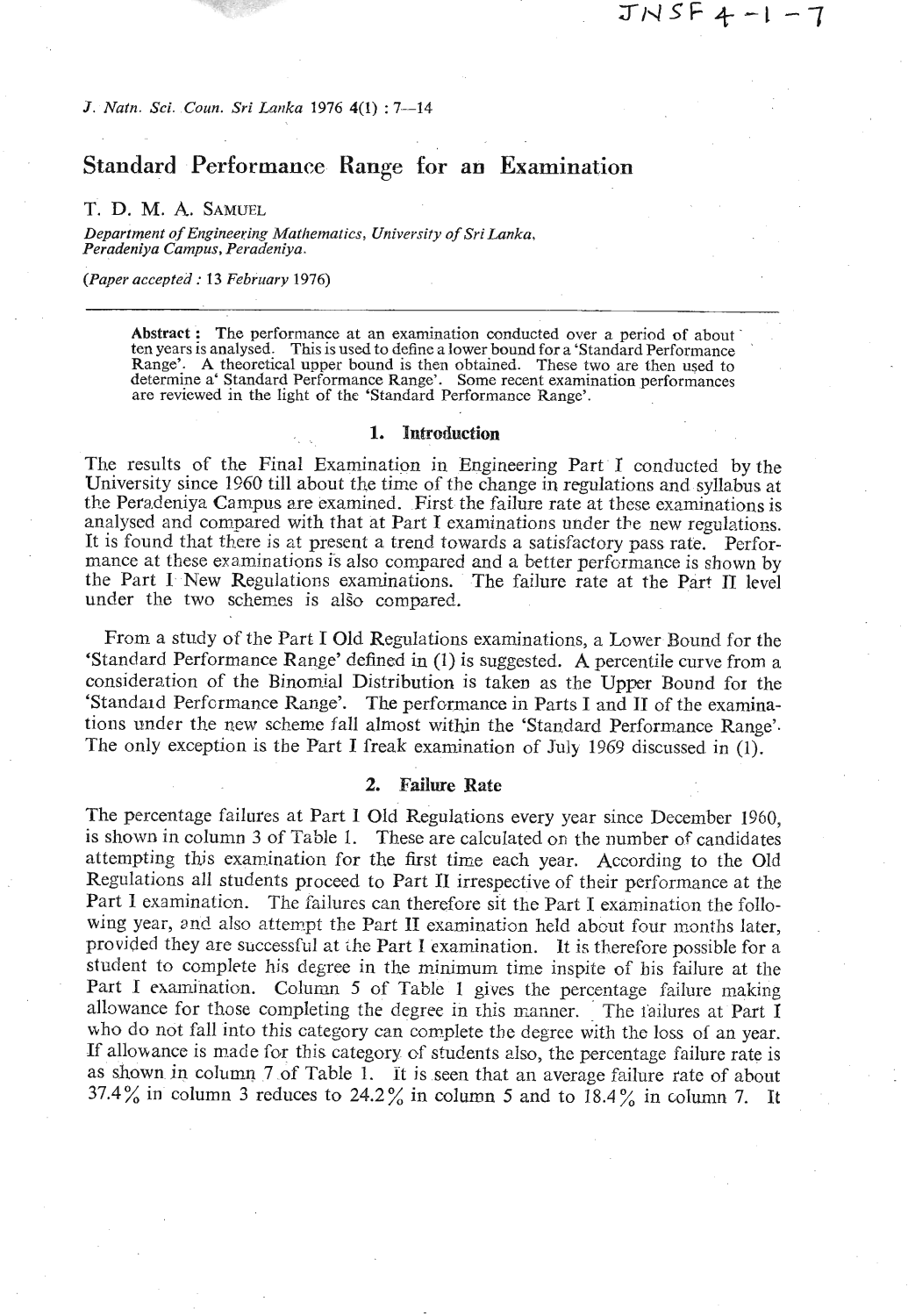could be argued that students who were above average\* had failed Part I Qld Regulations examination and therefore they had been able to complete both examination-Parts I and II—held in close succession. This argument is supported by the high failure rate at the Part I examinations under the Old Scheme. When allowance is made for the loss of one year there is a further reductionin the failure rate. It could be said that at this stage allowance has been made for the average student\* who has failed the Part I old regulations examination, and being average could not cope with two examinations held in close succession. On these arguments 18.4% would be a reasonable failure rate based on capacity and excluding accidents at the Part I Old Regulations examinations. Acceptance of this failure rate shows that for about **5.8** % of the Part I Old Regulations students every year, the loss of an year could be deemed avoidable. This is about 6 students every year. The failure rate at the Part I New Regulations examinations, after the introduction of one and two references is around **18.4%** (see Table *2).* Thus the failure rate at these examinations are reasonable according to the above discussion, and it is encouraging to note that in the August 1971 examination, the failure rate was **13.1** %.

| $I$ able |  |
|----------|--|
|          |  |

| Year      | Failure   | ℅    | Column <sub>4</sub> | %    | Column <sub>6</sub> | $\%$ |
|-----------|-----------|------|---------------------|------|---------------------|------|
| Dec. 1960 | 21/54     | 38.9 | 14/54               | 25.9 | 12/54               | 22.2 |
| Dec. 1961 | 24/60     | 40.0 | 15/60               | 25.0 | 12/60               | 20.0 |
| Dec. 1962 | 25/60     | 41.7 | 17/60               | 28.3 | 13/60               | 21.7 |
| Dec. 1963 | 39/96     | 40.6 | 16/96               | 16.7 | 13/96               | 13.5 |
| Mar. 1965 | 26/97     | 26.8 | 17/97               | 17.5 | 14/97               | 14.4 |
| Apr. 1966 | 38/120    | 31.7 | 26/120              | 21.7 | 22/120              | 18.3 |
| Mar. 1967 | 49/139    | 35.3 | 43/139              | 30.9 | 28/139              | 20.1 |
| Mar. 1968 | 63/154    | 40.9 | 50/154              | 32.5 | 26/154              | 16.9 |
| Mar. 1969 | $-69/168$ | 41.1 | 33/168              | 19.6 |                     |      |
| Average   |           | 37.4 |                     | 24.2 |                     | 18.4 |

Failure rate at Part I Old Regulation Examinations.

Column **4.** : Number of complete failures reduced by number of failures completing course in minimum time.

Column 6: Number in column 4 reduced by number of failures completing course after losing an year.

| $Year -$    | Column <sub>2</sub> | Column 3 |  |
|-------------|---------------------|----------|--|
| August 1970 | 44.1                | 18.9     |  |
| August 1971 | 22.9                | 13.1     |  |
| Average     | 33.5                | 16.0     |  |

TABLE 2.

Percentage failure rate at Part I New Regulation Examinations.

Column 2 : Complete failures and one and two references.

Column **3** : Complete failures only.

\*In this paper, in order to facilitate the development of the argument, the phrase 'average student' is used to refer to one who 1s capable of obtaining an average between **40%** and 45 % at the examination under consideration.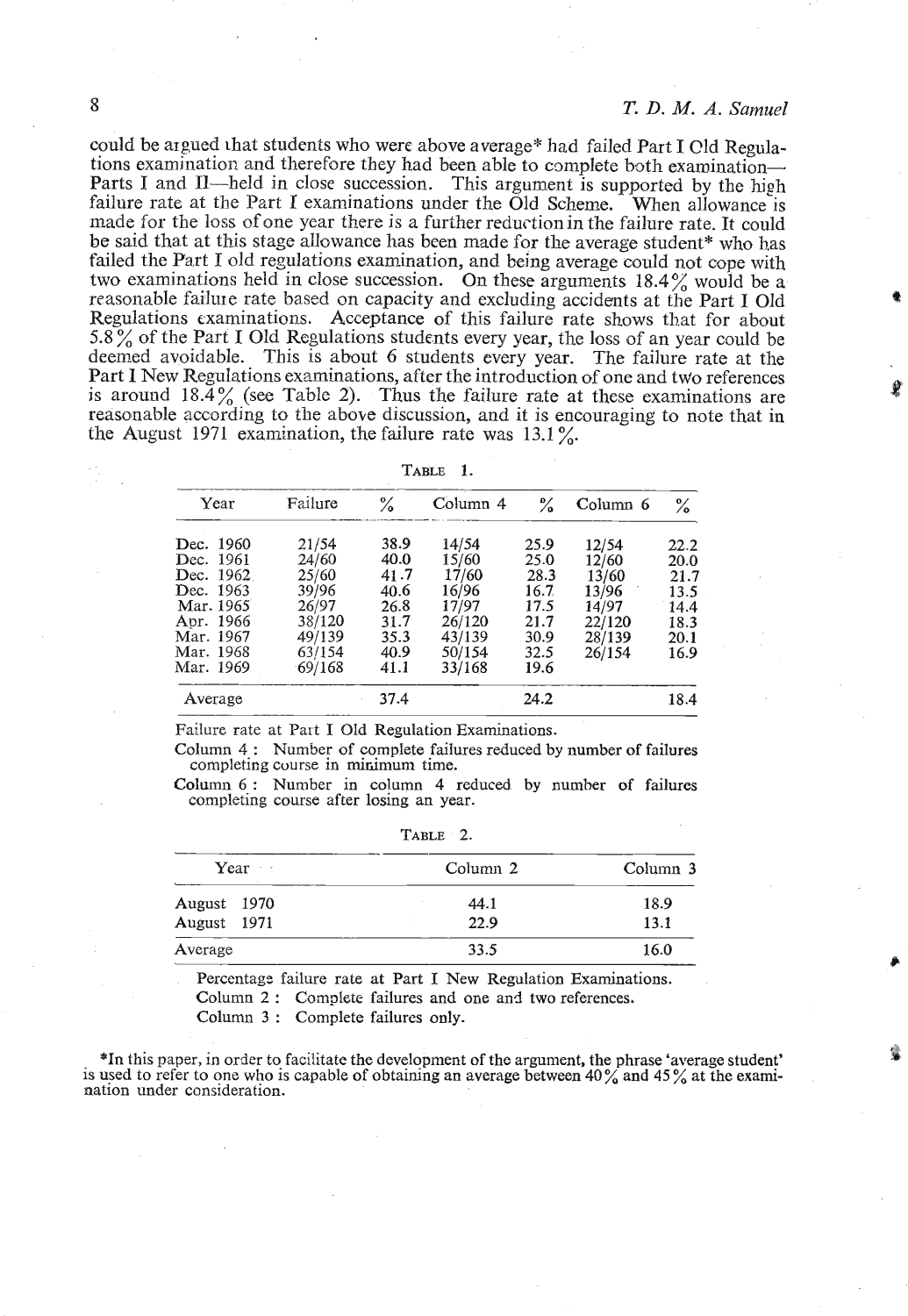*Standard Performance Range for an Examination* **9** 



 $2 - 14865$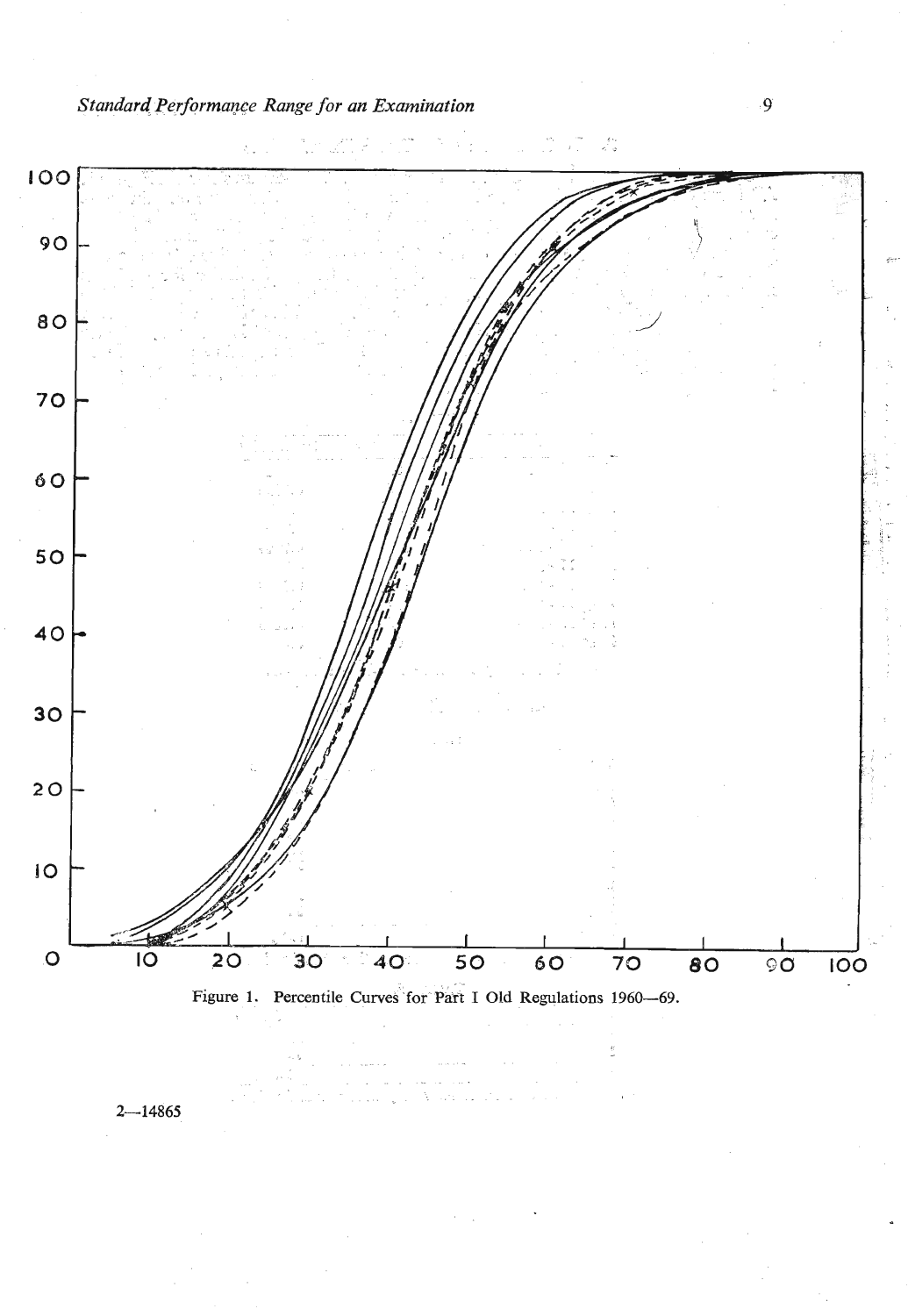**C.** . ' ..' ...

### 3. Performance **at the** Part **I Examinations**

The percentile curves for Part I Old Regulations from 1960–69 are shown in Figure 1. All these curves remain close together inspite of the fact, that these examinations have produced a high failure rate. In other words, they have been consistent but consistenlly difficult. This is unlike the case of Part I New Regulations examination performance shown in (1). In order to obtain a curve representative of all the Old Scheme examination performance from 1960-69, the probabilities for different ranges of marks are calculated and they are given in Table 3. From these probabilities a percentile curve L is drawn (see Appendix). **All** the Part I New Scheme examination percentile curves except the July, 1969 one, lie to the right of L, showing a better performance at these examinations (see Figure 2). It is therefore reasonable to conclude that the New Examination Scheme is producing better performance and increased pass rate at the Part I level.

**TABLE 3.** 

| Marks                   | Frequency     | Probability |  |
|-------------------------|---------------|-------------|--|
| $0 \leqslant X < 10$    | 02            | 0.0021      |  |
| $10 \leqslant$ X $< 20$ | 24            | 0.0256      |  |
| $20 \leqslant X < 30$   | 102           | 0.1088      |  |
| $30 \le X < 40$         | 209           | 0.2230      |  |
| $40 \le X < 50$         | 240           | 0.2561      |  |
| $50 \leqslant X < 60$   | 212           | 0.2262      |  |
| $60 \leqslant$ X $< 70$ | $-102$        | 0.1088      |  |
| $70 \leqslant$ X $< 80$ | $^{\circ}$ 37 | 0.0394      |  |
| $80 \leqslant X < 90$   | 08            | 0.0085      |  |
| $90 \le X < 100$        | 01            | 0.0010      |  |

Part I Old Regulation marks from 1960-69.

#### 4. Part **II** Examinations

#### TABLE 4.

| Year    | Percentage failure |
|---------|--------------------|
| 1961    | 24                 |
| 1962    | 12                 |
| 1963    | 08                 |
| 1964    | 15                 |
| 1965    | 08                 |
| 1966    | 23                 |
| 1967    | 16                 |
| 1968    | 33                 |
| 1969    | 32                 |
| Average | 19%<br>×           |

Failure rate at Part I1 Old Regulation Examinations.

|         | <b>TABLE</b>                                         |
|---------|------------------------------------------------------|
| Year    | Percentage failure                                   |
| 1970    | 06                                                   |
| 1971    | 13                                                   |
| Average | $9.5\%$                                              |
|         | Failure rate at Part II New Regulation Examinations. |

 $10$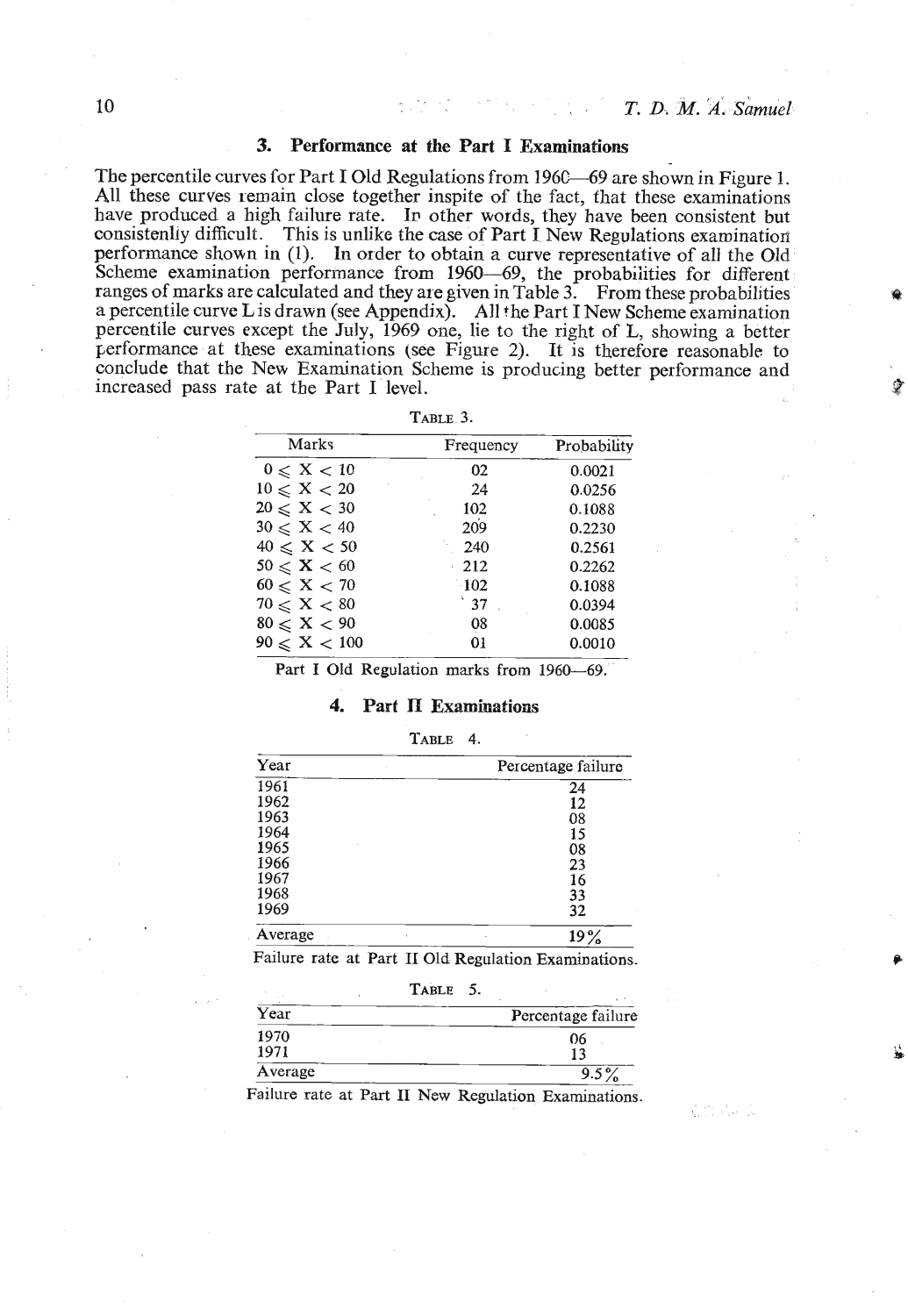*Standard Performance Range for an Examination.* 1'1





 $\langle \cdot \rangle$  .<br>A  $\frac{1}{2}$  $\bar{\rm p}$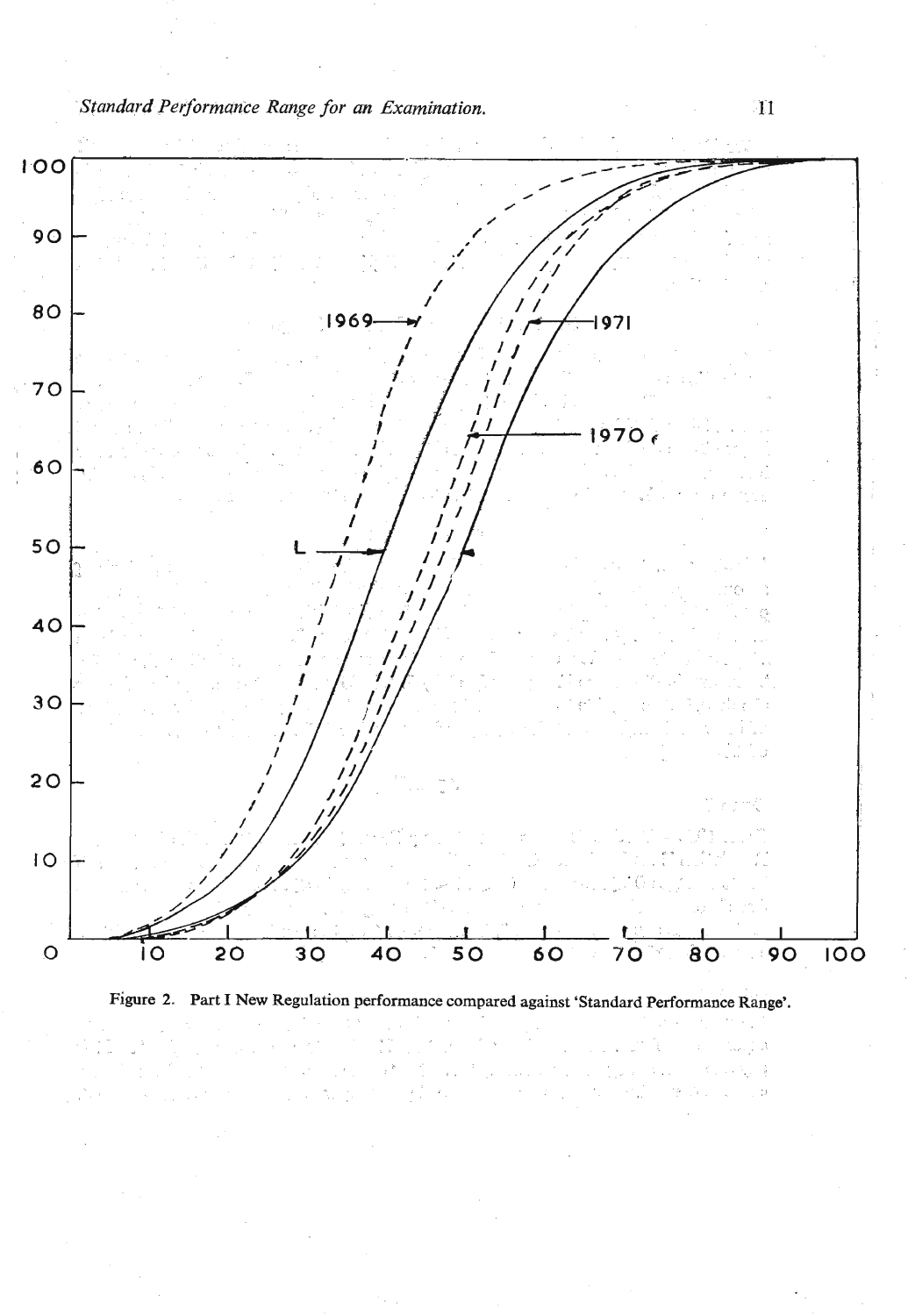T. D. M. A. Samuel

The Part II examinations in the two schemes have not been analysed like the Part I examinations. But the failure rates are given in Table 4 and Table 5. The 1970 Part II New Scheme examination low failure rate of  $\sigma_{\alpha}^{0}$  is as a result of the high failure rate at the 1969 Part I freak examination. The **13** % failure rate at the 1971 examination is a decrease from the corresponding Part I examination of 1970 and is also lower than the average failure rate of 19% at the Part **I1** Old Regulation, examination. **9** 

### **I 5. The Normal Performance Range**

The percentile curves at the Part  $\Pi$  New Regulation examinations are also to the right of L as shown in Figure 3. This curve L is taken as the Lower Bound for the 'Performance Range' defined in (I), Then a theoretical percentile curve U is drawn from a Binomial Distribution (see Appendix for details). As shown in Figure 2 and, Figure 3 the performance curves of the Parts I and II examinations under the New Scheme, except the July 1969 one, fall within the range defined by curves L and **U.**  These curves L and U determine the 'Standard Performance Range'.

#### **6. Conclusion**

It is shcwn that a certain degree of objecrivity can be introduced into the analysis of an end of year examination performance. In the institution considered, it has been' possible to find an 'equivalent examination' to establish a lower bound for performance. This may not be always possible. But curve L may be taken over from another institution after a critical study of the system in that institution. Again the 'Standard Performance Range' defined by Land U should at no stage be taken as absolute, but as a guide to a board of examiners. It can also be used for the analysis, ' of individual subjects and this can provide valuable information to the examiners of these subjects.<br> **Appendix** 

# **Curve L Curve L Curve L I**

From 1960-69 Nine Hundred and Thirty Seven (937) have taken the Part I Old Regulation Examinations. Of these, the number whose averages are in each one of the ten ranges  $0 \le X < 10$ ,  $10 \le X < 20$ ,........,  $90 \le X < 100$  is known, and therefore the probablities for each one of the ranges can be d etermined. From these' probabilities a percentile curve L is drawn, so that the performance at any future examination should be no worse than L.

**Curve, U**<br>1989 1989 – P. S. 1989 p. Carl Catherine Research and the Second Ladia Depape Research A. S. 2009 P. D. In order to obtain the corresponding results for Curve **U,** we consider the idealised experiment of "an examination with a tag X being tried on a candidate". X is any one of the integers 0, 1,........, 100. If we take  $X = 0$ , the trial performed on a candidate will be a success or a failure depending whether he gets **a** zero or not.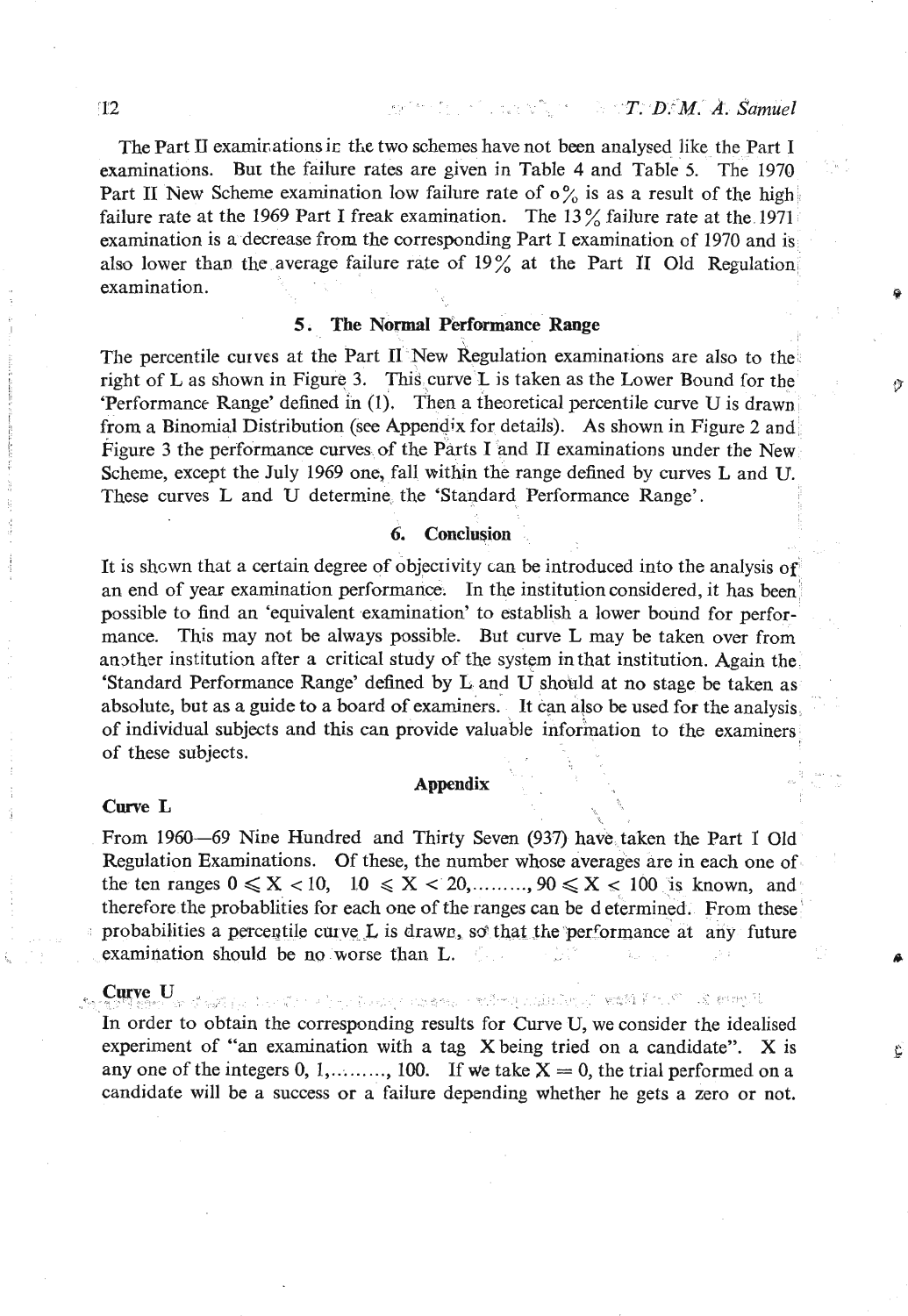# *.standard performance Range for an Examination* **13**